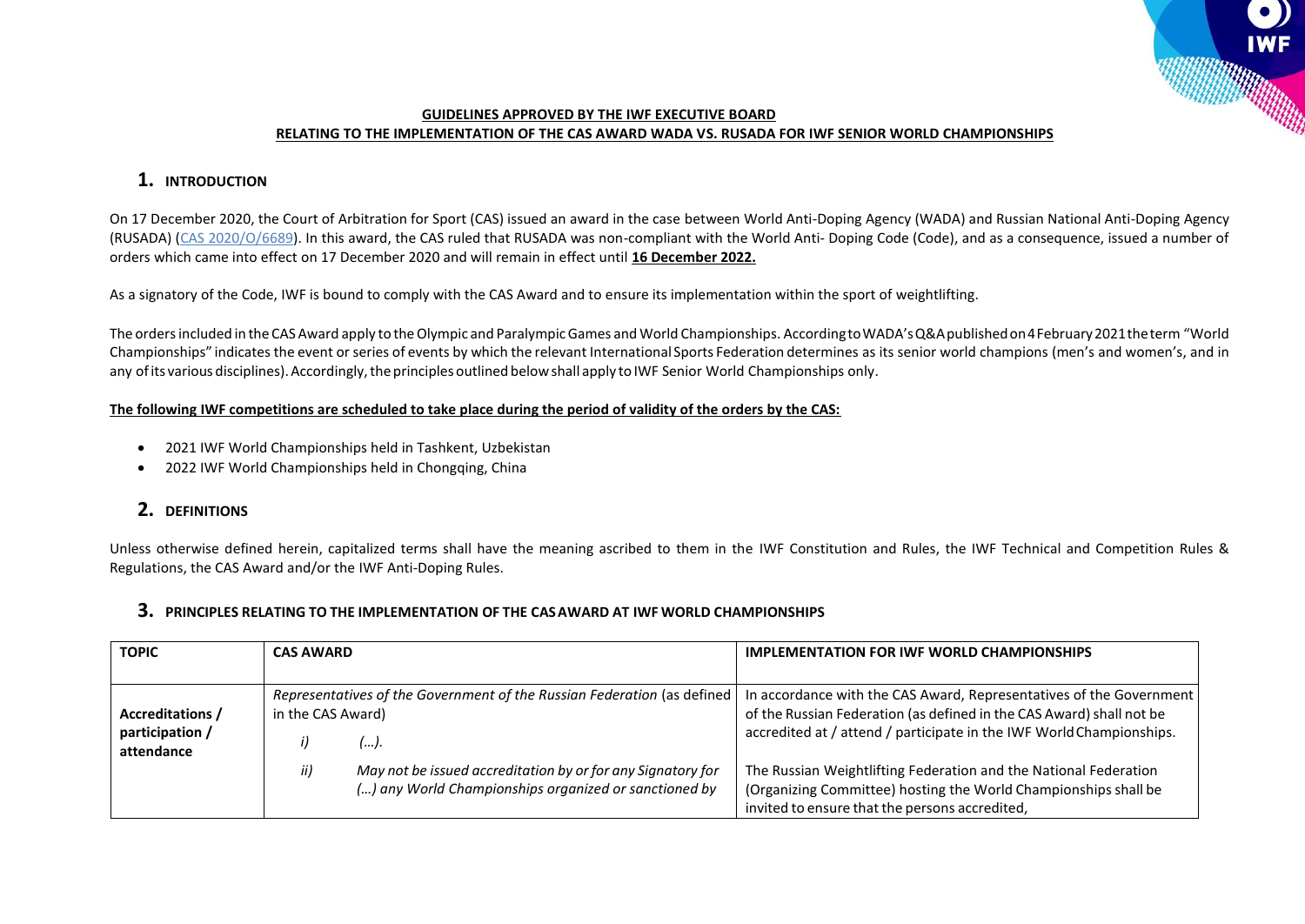|                    |                                                                                                                                                                                                                                                                                                                                                                                                                                                                                               | any Signatory.                                                                                                                                                                                                                | attending or participating in the IWF World Championships are not Representatives                                                                |
|--------------------|-----------------------------------------------------------------------------------------------------------------------------------------------------------------------------------------------------------------------------------------------------------------------------------------------------------------------------------------------------------------------------------------------------------------------------------------------------------------------------------------------|-------------------------------------------------------------------------------------------------------------------------------------------------------------------------------------------------------------------------------|--------------------------------------------------------------------------------------------------------------------------------------------------|
|                    | iii)                                                                                                                                                                                                                                                                                                                                                                                                                                                                                          | May not be permitted by any Signatory to participate in or<br>attend () any World Championships organized or sanctioned<br>by any Signatory.                                                                                  | of the Government of the Russian Federation (as defined in the CAS Award), unless<br>the provisos listed under v) and vi) apply                  |
|                    | The provisos to this order are:                                                                                                                                                                                                                                                                                                                                                                                                                                                               |                                                                                                                                                                                                                               |                                                                                                                                                  |
|                    | iv)                                                                                                                                                                                                                                                                                                                                                                                                                                                                                           | ().                                                                                                                                                                                                                           |                                                                                                                                                  |
|                    | v)                                                                                                                                                                                                                                                                                                                                                                                                                                                                                            | this order does not apply to a Government Representative who<br>is invited to a specified event by the Head of State or Prime<br>Minister (or equivalent) of the host country of that specified<br>event.                     |                                                                                                                                                  |
|                    | vi)                                                                                                                                                                                                                                                                                                                                                                                                                                                                                           | orders (ii) and (iii) do not apply to a Government<br>Representative who is required to be accredited for and<br>participate in a specified event in their capacity as an<br>Athlete or legitimate Athlete Support Personnel. |                                                                                                                                                  |
| Organisations'     | The CAS Award places restrictions on the extent to which Russian<br>Weightlifters and Athlete Support Personnel maybe associated with "the                                                                                                                                                                                                                                                                                                                                                    |                                                                                                                                                                                                                               | Athletes and Athlete Support Personnel shall be entered by and represent the «<br>Russian Weightlifting Federation » and use « RWF » as acronym. |
| participation name |                                                                                                                                                                                                                                                                                                                                                                                                                                                                                               | nameand colours of their homeland."                                                                                                                                                                                           | The above applies to all language/format/ alphabet.                                                                                              |
|                    | A lifter or Athlete Support Personnel may not: (i) have the name Russia (in<br>any language or format) on his/her uniform; or (ii) display publicly the name<br>Russia (in any language or format) including, "without limitation, on their clothes,<br>equipment or other personal items or in a publicly visible manner", unless "the<br>words 'neutral athlete' (or an equivalent [are] displayed in English in a<br>position and size that is no less prominent than the name 'Russia')." |                                                                                                                                                                                                                               | All public displays should use the acronym $\kappa$ RWF $\omega$ and not the full name<br>"Russian Weightlifting Federation".                    |
| <b>Emblem</b>      | The emblem used during events should not contain the "flag of the<br>Russian Federation (current or historical), the name "Russia" (in any language<br>or format), or any national emblem or other national symbol of the Russian<br>Federation."                                                                                                                                                                                                                                             |                                                                                                                                                                                                                               | The emblem of the Russian Weightlifting Federation will be used:<br>possibly in combination with the letters RWF.                                |

 $\frac{1}{2}$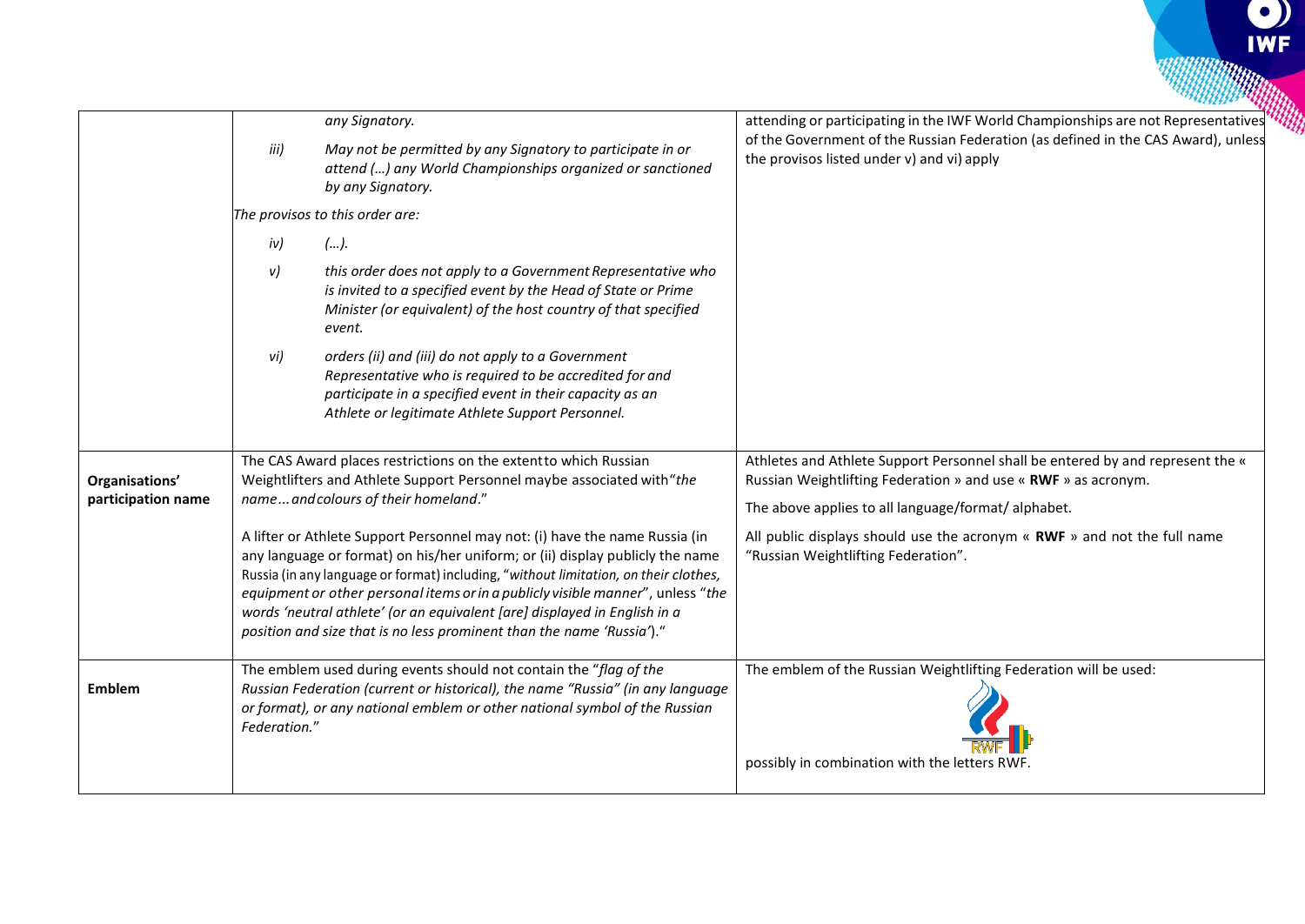| <b>Flags (for ceremonies,</b><br>in protocol sets, and<br>in-venue and TV or<br>Internet graphics<br>referring to athletes) | "The flag of the Russian Federation (current or historical) may not be flown or<br>displayed in any official venue or area controlled by a Signatory or event<br>organiser.<br>The provisos to this order are:                                                                                                                                                                                                                                                                                                                                                                                                                                                                                                    |                                                                                                                                                                                                                                                                                                | Flags will be the above emblem on a white background                                                                                                                                                                                                                                                                                                                                                                                                                                               |
|-----------------------------------------------------------------------------------------------------------------------------|-------------------------------------------------------------------------------------------------------------------------------------------------------------------------------------------------------------------------------------------------------------------------------------------------------------------------------------------------------------------------------------------------------------------------------------------------------------------------------------------------------------------------------------------------------------------------------------------------------------------------------------------------------------------------------------------------------------------|------------------------------------------------------------------------------------------------------------------------------------------------------------------------------------------------------------------------------------------------------------------------------------------------|----------------------------------------------------------------------------------------------------------------------------------------------------------------------------------------------------------------------------------------------------------------------------------------------------------------------------------------------------------------------------------------------------------------------------------------------------------------------------------------------------|
|                                                                                                                             | iii)                                                                                                                                                                                                                                                                                                                                                                                                                                                                                                                                                                                                                                                                                                              | This order does not require a Signatory to prevent spectators<br>from bringing the flag of the Russian Federation (current or<br>historical) into () any World Championships venue;                                                                                                            | The display of the flag of the Russian Federation (except by spectators) in any<br>venue is strictly forbidden.                                                                                                                                                                                                                                                                                                                                                                                    |
|                                                                                                                             | iv)<br>().''<br>v)                                                                                                                                                                                                                                                                                                                                                                                                                                                                                                                                                                                                                                                                                                | this order does not require a Signatory to prevent the flag of the<br>Russian Federation (current or historical) from being displayed (if<br>necessary) for the identification of Russian nationals who are<br>technical officials or technical delegates at () any World<br>Championships.    | Notwithstanding the above, the Russian National flag and the acronym "RUS" may<br>be used and displayed to identify the nationality of IWF Competition Officials<br>(Technical Delegate, ITOs, Referees and Judges).                                                                                                                                                                                                                                                                               |
| Anthem                                                                                                                      | ceremonies)."                                                                                                                                                                                                                                                                                                                                                                                                                                                                                                                                                                                                                                                                                                     | "The Russian national anthem (or any anthem linked to Russia) shall not be<br>officially played or sung at any official event venue or other area controlled by<br>the Signatory or its appointed event organiser (including, without limitation, at<br>medal ceremonies and opening / closing | Pyotr Tchaikovsky's Piano Concerto No.1 to be played for all ceremonies.                                                                                                                                                                                                                                                                                                                                                                                                                           |
| Uniforms / Clothing /<br>Equipment                                                                                          | Russian Athletes/Athlete Support Personnel shall participate in a uniform to be<br>approved by the relevant Signatory which shall not contain the flag of the<br>Russian Federation (current or historical), or any national emblem or other<br>national symbol of the Russian Federation. If the uniform contains or displays<br>the name 'Russia' (in any language or format), the words 'neutral athlete' (or<br>an equivalent) must be displayed in English in a position and size that is no less<br>prominent than the name 'Russia'. For the avoidance of doubt, the uniform may<br>contain the colours of the flag of the Russian Federation (current or historical)<br>(collectively or in combination). |                                                                                                                                                                                                                                                                                                | Athletes and Athlete Support Personnel shall not publicly display Russian<br>symbols (e.g. flag, national emblem or name), including without limitation, on<br>their uniforms, clothes, equipment or other personal items or in a publicly visible<br>manner at any official venues or other areas controlled by IWF and/or the<br><b>Organising Committee.</b><br>The official emblem of the Russian Weightlifting Federation includes prohibited<br>Russian symbols and is therefore prohibited. |
|                                                                                                                             | The same conditions apply to public displays of the same elements (i.e. the<br>flag, national emblems/symbols and name), "including without limitation, on<br>their clothes, equipment or other personal items or in a publicly visible manner<br>at any official venues or other areas controlled by the Signatory or its<br>appointed Event organiser".                                                                                                                                                                                                                                                                                                                                                         |                                                                                                                                                                                                                                                                                                | More specifically, in accordance with the CAS Award, the following restrictions<br>apply to Athletes and Athlete Support Personnel's uniforms, clothes, equipment and<br>personal items:<br>Replace any Russian flag or Russian Federation emblem/symbol or the official<br>emblem of the Russian Weightlifting Federation with the authorised emblem<br>described above.                                                                                                                          |

 $\frac{1}{2}$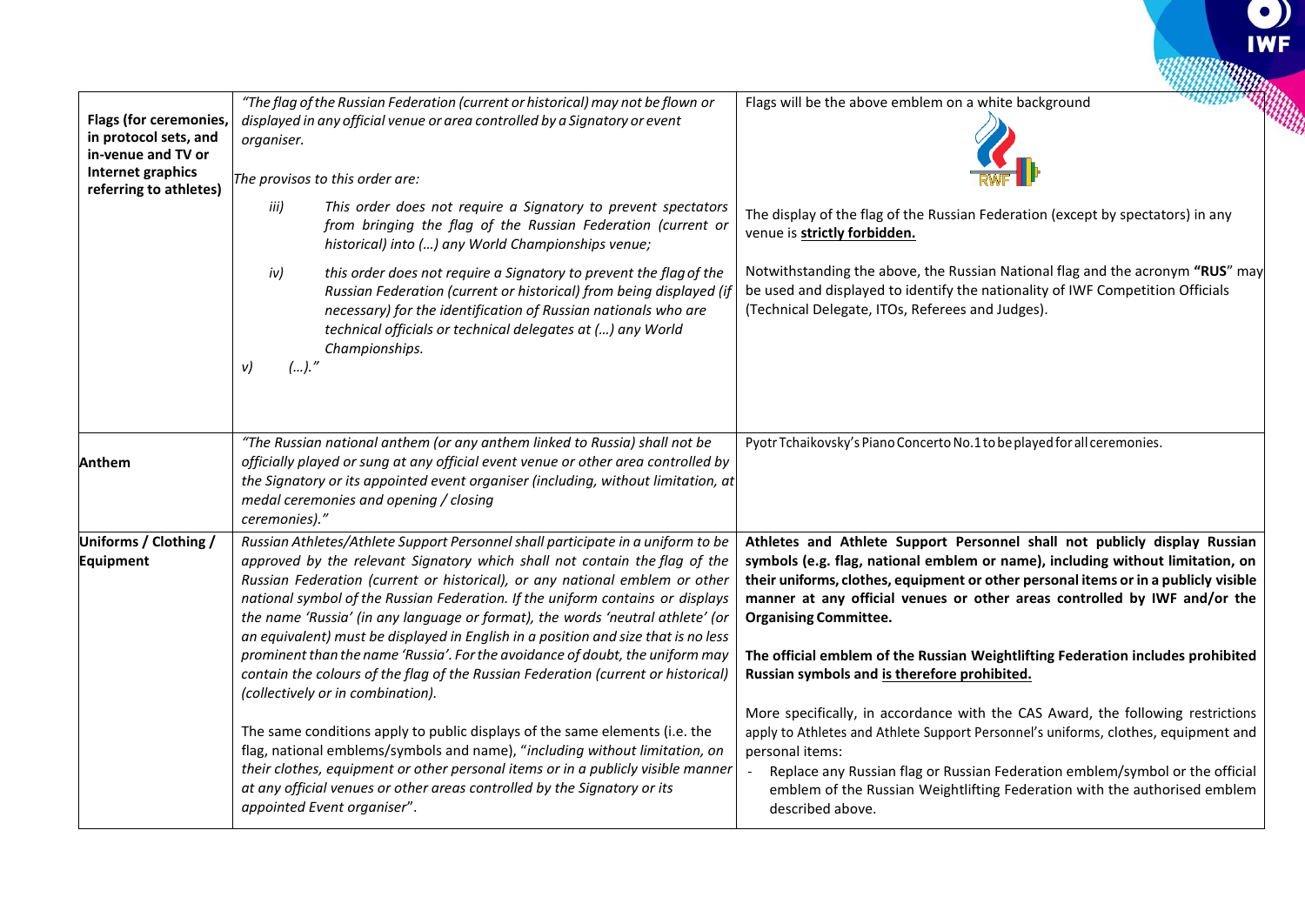

### **4. IMPLEMENTATION - SANCTIONS**

The Russian Weightlifting Federation shall be responsible to ensure that this decision and the CAS Award are provided to (with an appropriate translation), duly implemented by and complied with by all members of its delegation at the IWF World Championships.

The National Federation of the country hosting any IWF Senior Word Championship shall be responsible to ensure that this decision and the CAS Award are duly implemented and complied with in the organization of the IWF World Championships.

In accordance with the IWF Constitution and Rules (Schedule 1 – Ethics and Disciplinary Code) National Federations have the obligation to comply with this decision – issued by the IWF Executive Board – at any time and to ensure that this decision, as well as the CAS Award, are legally binding and enforced. Any breach of this decision by a National Federation will be considered as a serious breach of the IWF Constitution and Rules that may result in a procedure being opened against the concerned National Federation in accordance with Schedule 1 of the IWF Constitution and Rules.

A failure to respect this decision and/or the CAS Award by any Athlete, Athlete Support Personnel or Official is a breach of the IWF Constitution and Rules that may be subject to the following sanctions, as per the Ethics and Disciplinary Code: a) reprimand; b) suspension; c) temporary or permanent ineligibility; d) disqualification; e) withdrawal from the IWF Development Program; (f) imposition of financial sanctions, including fines; g) exclusion from the competition; and/or h) expulsion from the IWF and from any of its bodies. Any breach of the present decision and/or the CAS Award shall be referred to the IWF Ethics and Disciplinary Committee for prosecution and sanction.

All Officials, Competition Officials, as well as any member of the IWF Staff or any official or member of the Staff of the Organizing Committee are expressly empowered and instructed to immediately intervene to remove any item contravening this decision and the CAS Award during the IWF World Championships. They are further asked to report such incident to the competent bodies within IWF without delay.